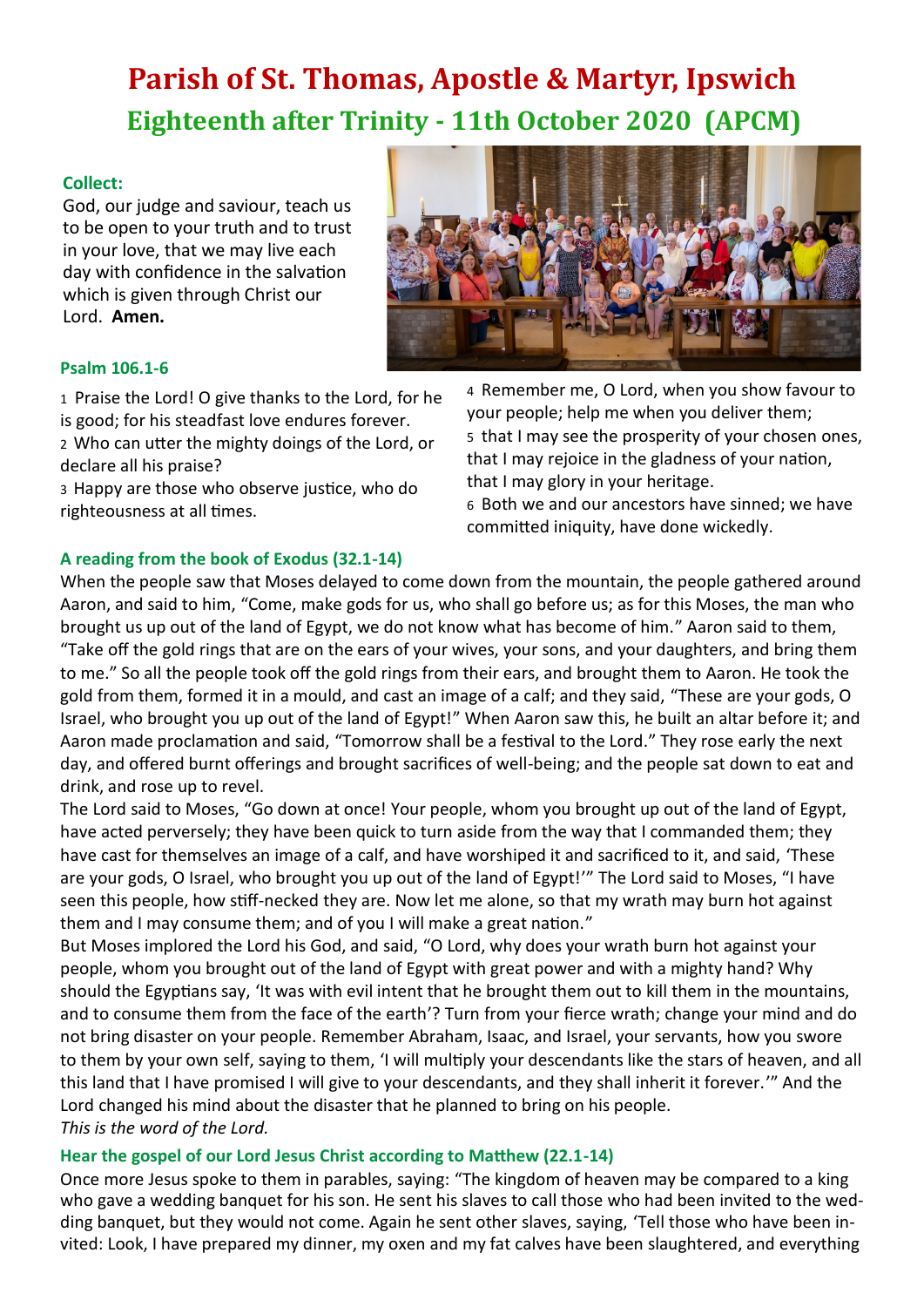is ready; come to the wedding banquet.' But they made light of it and went away, one to his farm, another to his business, while the rest seized his slaves, mistreated them, and killed them. The king was enraged. He sent his troops, destroyed those murderers, and burned their city. Then he said to his slaves, 'The wedding is ready, but those invited were not worthy. Go therefore into the main streets, and invite everyone you find to the wedding banquet.' Those slaves went out into the streets and gathered all whom they found, both good and bad; so the wedding hall was filled with guests.

"But when the king came in to see the guests, he noticed a man there who was not wearing a wedding robe, and he said to him, 'Friend, how did you get in here without a wedding robe?' And he was speechless. Then the king said to the attendants, 'Bind him hand and foot, and throw him into the outer darkness, where there will be weeping and gnashing of teeth.' For many are called, but few are chosen." **This is the gospel of the Lord.** *Praise to you, o Christ.*

#### **Reflection:**

As we have our APCM today - our Annual Parochial Church Meeting - I want to ask two questions: first, **what is the 'Church'?**, and secondly, **why do we have it?** Maybe an answer pops into your head straight away. As I started writing this reflection at home, I typed the question 'what is church' into my computer, and some of the websites that pop up on Google assume that you are asking about buildings, and will tell you all sorts of facts about spires, bells, and odd bits of Norman architecture. But that's not where the word 'church' actually comes from. Instead, as you may know, it comes from the Greek word '*ekklesia'* (which is from the New Testament, as the New Testament was written in Greek). "*Ekklesia"* means gathering; assembly; or the called-ones. So 'church' is when a group of people come together. Our buildings are called 'churches' because they are the places where church happens!

So the next question: why do we *have* church? And we're given an answer in today's gospel reading. Right at the beginning, Jesus tells us what the parable is about – the Kingdom of heaven - and then he goes on to weave this dramatic tale of a King trying to throw a banquet. And we find that the Kingdom is about *ekklesia*! A great gathering together of people to eat, drink, and have a good time. The kingdom of heaven looks like an opulent feast, a celebration! And everyone's invited! But of course, as we learn from the parable, not everybody *wants* to be part of it. Those who the king originally invited turn down the invitation, causing the king to widen his search, and bring in anyone else who was willing to come. So this gathering turns out to be a glorious hodgepodge, a melting pot of every random person off the streets, brought in to celebrate together with the King and his son. I imagine a scene of excited chaos, with a crowd of people who couldn't believe their luck that they were feasting in a palace! Whoever they were, the invitation was freely offered. They just had to accept it. Invitation, and gathering. These are the two things to hold onto as we think about ourselves as the church this morning. Why do we have the church? To gather as the body of Christ, and to invite others in to join us. And I think St. Thomas does a lot of that really well!

But this also brings its challenges. For one thing, God's open invitation to others which we extend to those around us, drawing them in to be a part of this community, part of this church, this body, necessarily invites in change. This is therefore the nature of Church. It's nature is one of natural change, of always being fluid, ready to evolve, always ready to move and respond to new challenges and opportunities. Remember that image of the church as a body - we all know first-hand that bodies never stay the same! So it's true of the church as well. If we put ourselves into today's parable, we are both the ones invited into the feast, and we are the ones sent out to find more guests. We gather ourselves, and we go out to spread the invitation. We are sent, and we are brought in. It's like the movement of a wave on the ocean, both coming and going at the same time, and never exactly the same.

What is church and why? Church is all who come, because we are invited. So today as we reflect on the previous year, on how we have grown and changed, gathered and celebrated, let's use this opportunity to be encouraged, and to see how God is at work among us. We are all here because we have responded to God's invitation ourselves, and now we are part of the *ekklesia* at the feast. But it doesn't stop there. We are asked to fling the doors open wide and to go out into the streets, to gather in all who will accept the invitation. To grow the Kingdom of Heaven. So as we look back, we also look ahead, as we take part in God's unfolding story of church.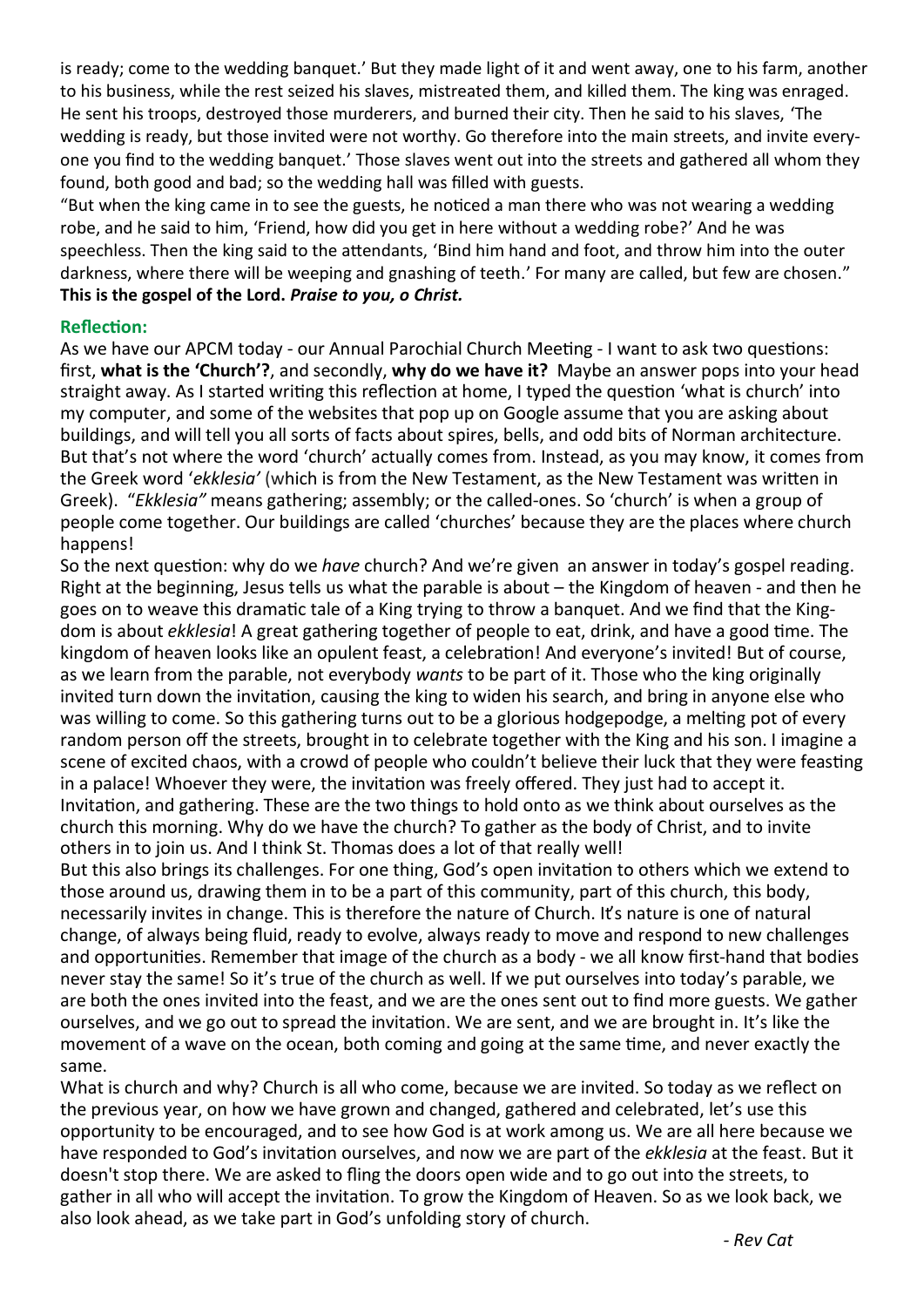# *God is love. Those who live in love live in God, and God lives in them.* **The peace of the Lord be always with you.**

# **This week's hymn**

Let us build a house where love can dwell and all can safely live, a place where saints and children tell how hearts learn to forgive. Built of hopes and dreams and visions, rock of faith and vault of grace; here the love of Christ shall end divisions:

> *All are welcome, all are welcome, all are welcome in this place.*

Let us build a house where prophets speak, and words are strong and true, where all God's children dare to seek to dream God's reign anew. Here the cross shall stand as witness and as symbol of God's grace; here as one we claim the faith of Jesus:

Let us build a house where love is found in water, wine and wheat: a banquet hall on holy ground where peace and justice meet. Here the love of God, through Jesus, is revealed in time and space; as we share in Christ the feast that frees us:

Let us build a house where hands will reach beyond the wood and stone to heal and strengthen, serve and teach, and live the Word they've known. Here the outcast and the stranger bear the image of God's face; let us bring an end to fear and danger:

Let us build a house where all are named, their songs and visions heard and loved and treasured, taught and claimed as words within the Word. Built of tears and cries and laughter, prayers of faith and songs of grace, let this house proclaim from floor to rafter:

**For Our Prayers:**

The Bishops are calling on every parish to join them using this prayer at home and at every act of worship for our church, that we grow in trust in God's providence and deepen our own generosity giving of ourselves and of our gifts.

**Loving God, you are always with us, and give us all we need to be your church in Suffolk. Help us, we pray, to give as we have received: abundantly, generously, and joyfully, that our worship and our service may bear witness to your Kingdom of unfailing love. In the name of your Son who gave himself for us, Jesus Christ our Lord. Amen.**

#### **Please pray for:**

**Those with chronic or long-term illness:** Eric Dickerson, Rosemary, Jenny, Andrew Barfield, Kathy Steele, Frank D., Andrew , Peggy, Natacha, Christine, Stephen, Samantha, Rex, Margaret Christian

**\_\_\_\_\_\_\_\_\_\_\_\_\_\_\_\_\_\_\_\_\_\_\_\_\_\_\_\_\_\_\_\_\_\_\_\_\_\_\_\_\_**

**Those undergoing treatment or currently ill:** Emily, Gloria Elmer, Helen Harlow, Jean Dominy, Leslie Bloomfield, Katie (cancer), Jim, Alice (Joan's grandson's wife), Vincent Lightbody, Trish, Roger Dickerson, Vicky & Matt

**All who are affected by the Coronavirus** in the UK and around the world: *For all who have lost their jobs due to Covid19; all who are despairing. For all who have lost their lives & livelihoods, the injured, the bereaved. For hospital and health care workers*

**For our government & MPs', and local councillors: for honesty in politics, for wisdom and justice for all. For refuges** across the world & diplomates and peace makers, working to end conflicts

**Those who have recently died, and their families mourning their loss:** Gwen Strike (Phyllis' sister), Colin Wells , Rachel Fry

*Call this number* -> *for free*. It's a lovely way to worship from home!

0800 804 8044 Daily

A free phone line of hymns, reflections and prayers